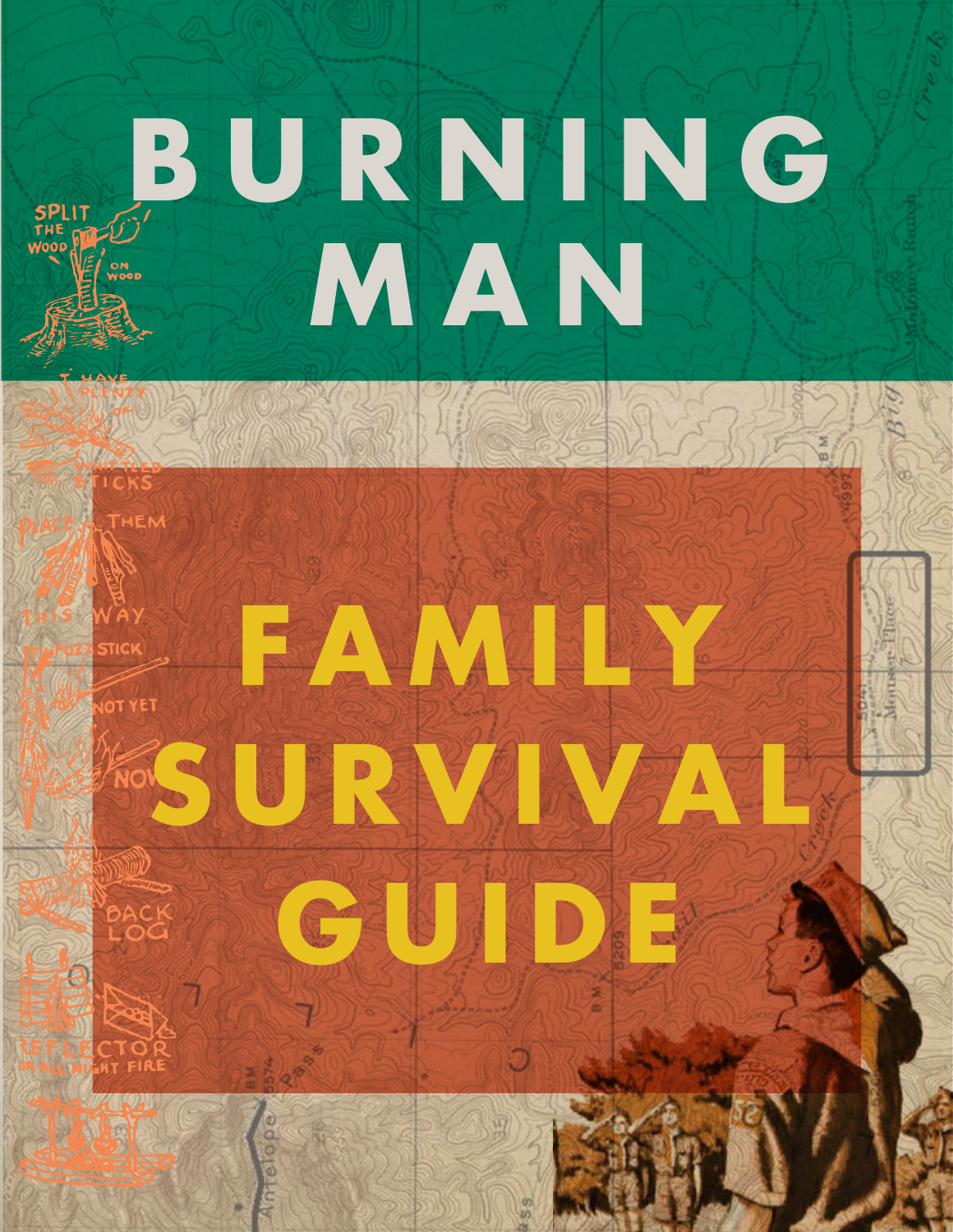# **INTRODUCTION**

Welcome to the Burning Man Family Survival Guide! Here you will find important information and helpful hints for making your family's time at Burning Man safe, comfortable and fun.

By now, you should have read and studied the general Burning Man Survival Guide, which is required reading for all participants. A copy of the Survival Guide was included with each mailed ticket and is also on the Burning Man website (http://survival.burningman.org). Everything in the Survival Guide applies double to kids. Read it and trust the suggestions.

Bringing children to Burning Man presents unique challenges, so we have compiled this Family Survival Guide to help your family enjoy the event to its fullest. We wish you and your children a safe and magical time in the desert playland called Burning Man.

#### **Burning Man is a Kid-Friendly Event**

Burning Man enthusiastically welcomes children of all ages to Black Rock City (BRC). Children are an integral part of our community and have been present at every Burn since the very first Man went up in flames on Baker Beach in 1986. BRC's infrastructure supports the presence of families, and has an excellent record in regard to the welfare of children. Children of all ages are welcome, however anybody under 18 years of age must be accompanied by a ticketed parent or legal guardian. Children 12 and under are admitted for free but require a no-cost "Kid's Ticket" (visit http://tickets.burningman.org for information). Children ages 13 and older require full-price tickets. Be prepared to show your child's proof of age at the Gate.

#### **Should I Bring my Child to Burning Man?**

Deciding whether to bring kids to Burning Man is not an easy choice nor one to be taken lightly. While it may prove to be one of the best experiences you'll ever have with them, not every child's personality and constitution is suited for Burning Man, and not every parent's dream of Black Rock City includes children. Parenting is demanding enough surrounded by the comforts of home. On the playa it takes more effort, preparation and work. We recommend parents go to Burning Man without kids at least once before bringing their children.

As you consider whether to bring your kids to Burning Man, think through the implications. Will your child be able to sleep in a city where sound never stops? Do you have childcare options so your kids will be supervised when you need a break, a nap or some adult time? How might your child react to the stimulation and harsh conditions? Make your decisions and plan your time on the playa based on your kids' ages and abilities, and be sure to talk to your kids about these things, including your concerns. Invite them to express their ideas and concerns, too! With some thought and care, the experience can be super fun for you, your kids and everyone around you.

**BASIC RVIVAL IN THE BLACK ROCK DESERT**



Burning Man takes place in the beautiful, remote and inhospitable Black Rock Desert of Nevada, in a temporary metropolis called Black Rock City. As wonderful a place as it is, the desert is governed by physical laws that cannot be ignored. You are responsible in every regard for your own and your kids' survival, safety, comfort, and for ensuring that you Leave No Trace. Preparing for the playa together can be a fun and engaging part of the experience your family might really enjoy!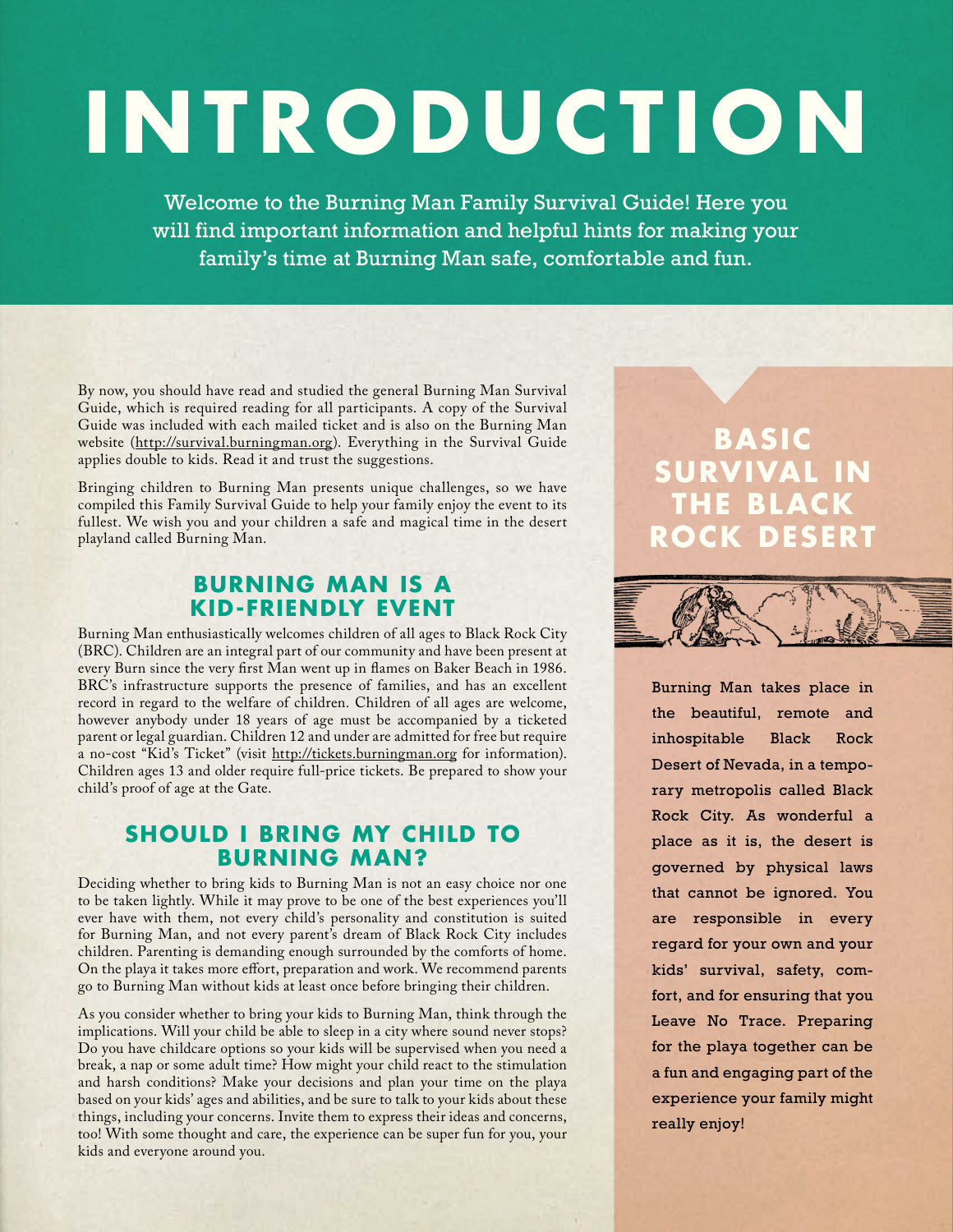## **BASIC SAFETY**

You are legally responsible for your children. The fine print on the back of your ticket applies to all members of your family. Read it! Don't assume your kids will be safe in someone else's camp, or on Mutant Vehicles or art structures. It's up to you to be aware of what is happening and determine what is safe. Children need supervision and protection at all times. Don't ever turn your children loose without supervision.

#### **Helpful Suggestions on Keeping Your Kids Safe at Burning Man**

Make your own laminated ID card for younger kids with their name, your name, and your camp name and location in Black Rock City. This will help Rangers and other Burners get your kids back home to you if the need arises. Put the ID card on a lanyard, fanny pack or belt clip, along with a whistle, a toy and lip balm (and bring extra copies). Folks have had success with writing their camp location and information with a permanent marker on their child's arm or back before going out for adventures.

Set some key non-negotiable safety rules for your kids. For example:

- Never go outside of the pre-established boundaries in camp.
- Never run into the streets.
- Never leave camp without checking in first.
- Never leave camp without water, goggles, a snack and a dust mask.
- Never enter any enclosed space without parent's approval.
- Never get on a Mutant Vehicle without permission.
- Never jump on or off of a Mutant Vehicle while it's moving.

Practice and review what to do in a dust storm by having a drill. When a dust storm hits, have your kids put on goggles and mask, get inside a predetermined shelter (car, RV, or tent), and stay with parents until it ends. Instruct your child to ask an adult for help getting back to camp or to take them to a Ranger Station if they're caught in a dust storm and separated from you. Tell children to show their ID card or wristband to an adult so they can be taken home.

Talk to your children about common-sense safety, like not looking into the mouth of a fire-breathing dragon and not standing under scaffolding. Reinforce the "stop, drop, and roll" response to clothing on fire. Advise them to be cautious about getting too close to fire art, moving vehicles and other potential hazards. Instruct your child to ask you first before accepting any gifts, food or drinks. Tell children never to accept food or drinks from people outside your camp group without clearing it with you first.

### **Join in th e FUN :**  Family Unification **Network**

The Family Unification Network (FUN) is an important program that helps facilitate a speedy return if your child is separated from you. After you arrive in Black Rock City, visit the Ranger headquarters on the Esplanade and 5:45 (come by any time, but try to avoid times near noon, 6 pm and midnight to avoid delays due to shift changes) to register yourself and your children with the FUN. While you're there, familiarize your children with Rangers and the Ranger Station. Registered children will receive a wristband with a unique serial number, which will identify the child, parents and camp location. Should your child become separated from you, all he or she has to do is find a Ranger who can then use the wristband serial number to help reunite you.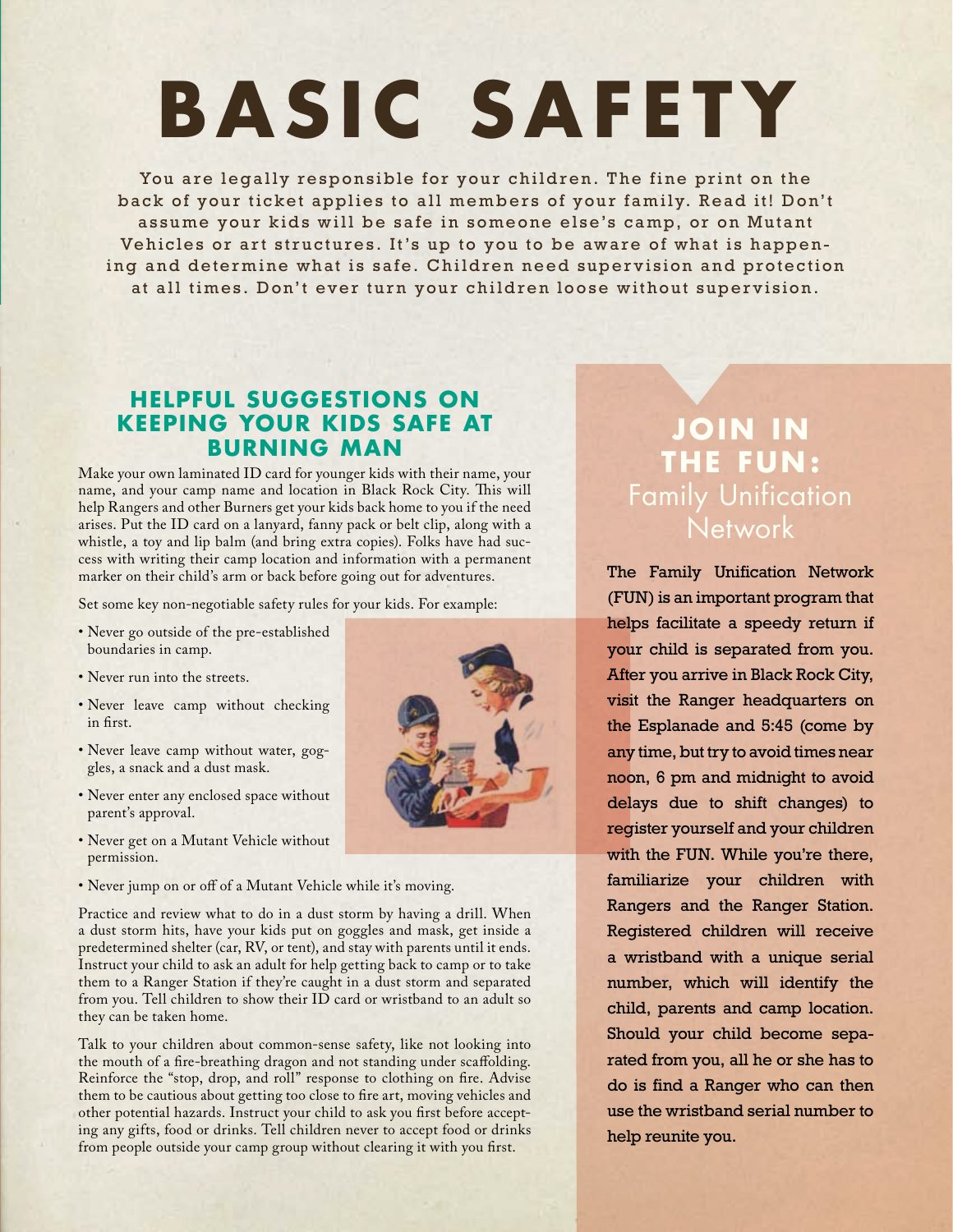#### **Teach Your Kids How Not to Get Lost**

There's no better way of putting grownups and kids into a panic than being separated in a chaotic environment. Here's how to keep your family close at hand. Remember: you must always know where your children are! Get to know your neighbors. Community is one of the greatest strengths of Burning Man. If asked, most folks will help keep an eye on your kids, your bikes and your camp, while you do the same for them. Teach your kids the village names, so they can ask directions if they get lost. Help kids memorize their address. Set up recognizable landmarks at camp for both day and night, such as banners, flags, and light sticks on poles. Make note of major landmarks at nearby camps and talk about them with your kids. The city grows and changes rapidly — distinct markers will help both you and your children navigate successfully throughout the event. Walk around with your kids, and stop every now and then to check out where you are, what you can see, and how to use landmarks to get back to camp. Consider what your child is wearing. Unique and easily identifiable clothing can go a long way to help a lost child become a found child. Always be aware of what your child is wearing, in case he or she goes missing and you need others to help you look. Older kids are going to want to stretch their limits and cruise around on their own, so make sure they have a map and know where their camp is. Set up some guidelines you both feel comfortable with, including how far to go and how often to check back in. At big events (like the Man or Temple burns), identify an easy-to-find meeting place where you can go if you're separated. Make sure your kids can point this landmark out to you, and know what it's called. Make a plan with your children for what to do if you become separated.

#### **K IDS NEED WATER**

Daytime temperatures routinely exceed 100°F in the Black Rock Desert. The humidity is extremely low, so the moisture is continually being wicked from your child's body. Because it is so dry, you may not feel overly warm, but you'll be steadily drying up. Like adults, kids need to drink a lot of water. Have your kids begin drinking more water as you approach the desert. Urge your children to drink water all the time regardless of whether they are thirsty. With that said, one can consume too much water, so monitor their intake accordingly. Dehydration can cause headaches, stomach cramps, abdominal pains, constipation, or flu-like symptoms and mood swings. It exacerbates heat-related and cold-related conditions (i.e. heat exhaustion and hypothermia), and makes it difficult for the body to mend itself. If your child exhibits or complains of these symptoms, or shows signs of either severe overheating or (worse) a case of chills under the midday sun, get them to shade immediately and promptly seek medical help. In an emergency, go to the medical stations at the 3 & C and 9 & C plazas. We also have smaller satellite stations at the 4:30 & H and 7:30 & H plazas, and another out near the Temple. ESD and the Rampart Urgent Care Clinic are now co-located at the existing 5:15 and Esplanade site. Look for the large red crosses on all six of these medical aid stations. If your children dislike the taste of water, mix in a little fruit juice, but don't give them juice or soda all the time. Bagged or boxed juices are great because the containers are easy to pack back to camp when they're empty. Sealed sippy cups are perfect for the little ones. Older kids might like to decorate their own canteen or water bottle (with stickers, etc.) or to have their own hydration backpack (like a Camelbak). Get kids involved with their own hydration by giving a small reward every time they have to fill up their water bottle (which doubles as a way for parents to track how much water is being consumed). For all kids, supplement water with electrolytes containing sodium and potassium salts to replace the body's natural electrolytes lost through sweating. Dilute electrolyte drinks (like Emergen-C, Gatorade, or PowerAde) half-and-half with water.

#### If Your Child Becomes Lost or Separated WITHIN YOUR CAMP, Immediately:

- Search your tent/RV/camp area.
- Ask your neighbors to search the surrounding camps.
- Send other adults out into nearby areas to search: porta-potties, surrounding streets, and neighboring camps.
- Contact a Black Rock City Ranger.

#### If Your Child Becomes Lost or Separated OUTSIDE OF YOUR CAMP, Immediately:

- Search your surroundings.
- Ask nearby adults to help search.
- Contact a Black Rock City Ranger.

#### **WHOLE FAMILIES ARE HAPPY FAMILIES!**

If a child is reported as missing, Black Rock Rangers initiate a Lost Child Protocol. An all-hands alert goes out to all Rangers and law enforcement is notified and key event staff. The gates of the city are shut down! No one exits until the child is located. Citizen alerts are broadcast on Burning Man Information Radio (BMIR at 94.5 FM). This is a great system — what other city has the ability to lock its doors when a child is separated from their family? It is also massively time consuming and taxing to Black Rock City's infrastructure. Losing your child will not only stress you out, it will be a burden to the entire city! So, the moral of the story is: KEEP AN EYE ON YOUR CHILD AT ALL TIMES!

If your child becomes lost, immediately:

- Search your tent/RV/camp area.
- Ask your neighbors to search the surrounding camps.
- Send other adults out into nearby areas to search portapotties, surrounding streets, and neighboring camps.
- Contact a Black Rock Ranger.

If your child becomes lost outside of your camp, immediately:

- Search your surroundings.
- Ask nearby adults to help search.
- Contact a Black Rock Ranger.

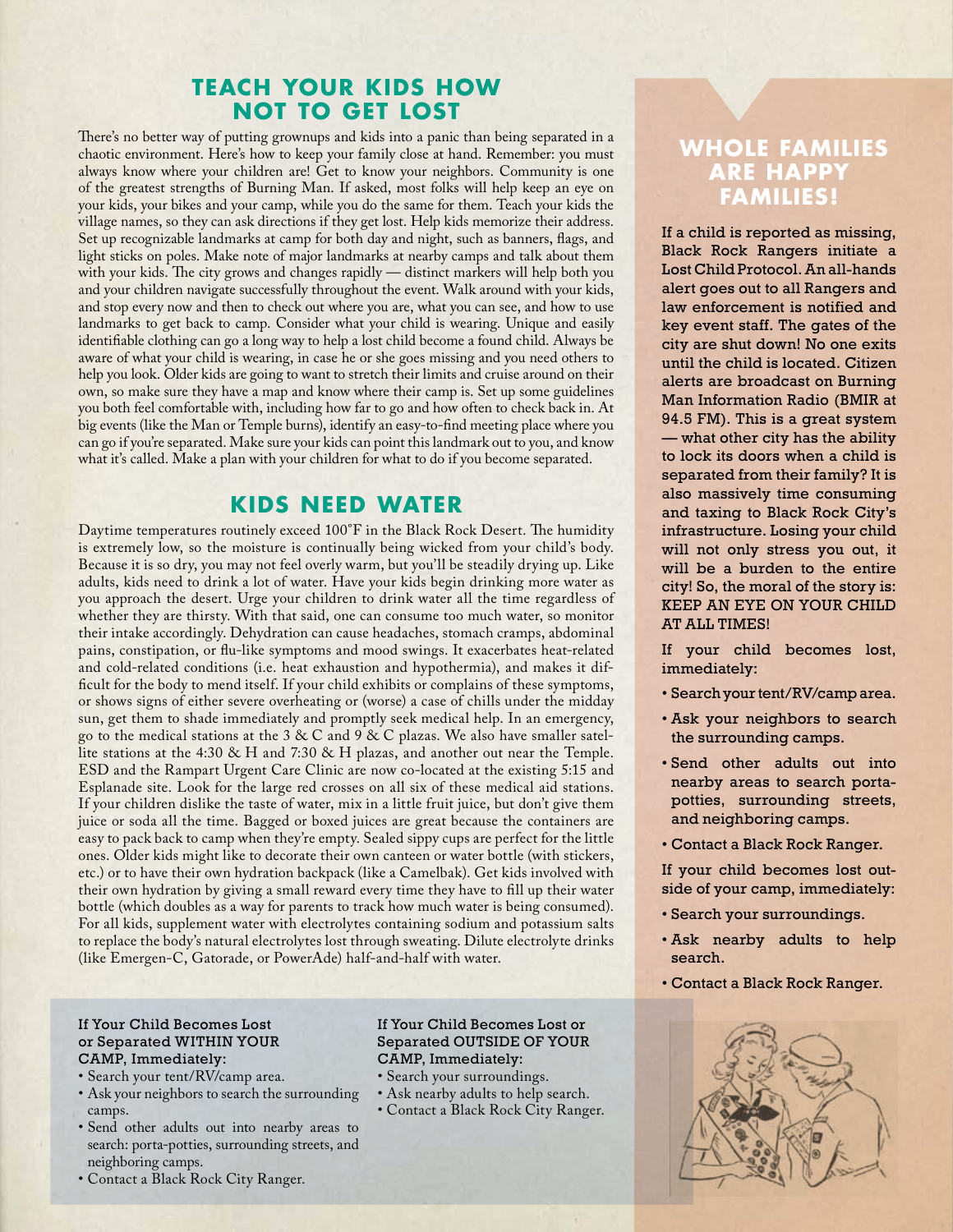#### **Feed Your Kids wisely**

The desert heat can keep hunger down, but it's important for kids to eat nutritious food to keep their energy stable and to avoid meltdowns. There are many guides and references on cooking and eating on the playa, look for hints on ePlaya (https://eplaya.burningman.org/) and your local Burner community social networks. Bring lots of healthy foods that your kids really like to eat. Kids should snack frequently, so they eat before they realize they're hungry. Setting and sticking to a routine can be very helpful, but if a kid wants a snack, make sure there's a nutritious option available to them, even when wandering the playa. Focus on high energy foods like trail mix, nuts, jerky, dried fruit, protein bars, and apples. Keep meals simple but plan on having some kind of protein every day. Pureed fruit and meal packets don't need refrigeration until they have been opened. Include salty foods to prevent electrolyte imbalance. Think about hydration with all meals. Crackers and chips can be dehydrating, whereas applesauce, grapes and moist granola bars replenish fluids. Diarrhea is extremely difficult to deal with on the playa and often causes severe dehydration. Be extra careful to avoid anything that might give your child diarrhea. Never allow your children to eat questionable foods. Be wary of milk and meats.

#### **Dealing with Dust**

Dust can be one of the biggest challenges of parenting on the playa. Dust will get into your tent or RV and into everything you bring. Make sure you and your little ones have protection in the form of masks, goggles and hats every time you leave your camp, even for a trip to the potties. Plan to hunker down during major dust storms and make sure your kids know the plan. If you're not in an RV, keep an empty space in your car for kids to ride out dust storms. Set them up with water, snacks, a pee bottle, drinking water bottle and activities. When you're out and about, carry the WhatWhereWhen with you. If you find yourself stranded away from your camp during an extended dust storm, find a kid-friendly activity (marked with the kids symbol) with a shade structure to hang out in until it passes, or see if you can make new friends in a camp with some cover! It can be hard (if not impossible) to get toddlers and small kids to wear face masks. However, bandanas can be great — especially if you play playa dress-up games at home before you go. Teach your child to pull the bandana over their mouth when the dust flares up. Playa dust hurts the eyes too. Make sure your kids have well-fitting goggles, anything from ski goggles, to swimming goggles, to industrial dust goggles. Let them wear the goggles at home and incorporate them into the kid's play world. The alkaline playa dust has a high pH, which means that it's the opposite of acidic. Keeping a neutral pH balance on your little one's skin can make a big difference in their comfort level. Keep a spritz bottle handy with a little lemon juice, lime juice or vinegar, all of which are acidic, and spritz your kid occasionally, which will help neutralize the pH. It'll cool them a bit too, and what fun to play spray bottle games together!

#### **Care for Tender Skin**

Playa dust will dry up your child's tender skin, dry up noses, and may cause cracks in their hands and bare feet. Sunscreen, lip balm, and lotion are your best friends on the playa. At nearly 4,000 feet above sea level, the atmosphere provides much less filtering of sunlight. You will burn much faster and more severely than at lower elevations. Put on sunscreen every morning and repeat as needed during the day. Avoid putting lotion-based sunscreen on your child's forehead, because it may run into his or her eyes and burn, but always put it on their scalp as hats often get lost. Instead of lotion, try using a sunscreen stick on little faces. Children's aerosol sunblock is also helpful. Sunblock should be applied when your child has no clothing on as clothes tend to move around or get discarded during the day. You may want to have a "spa time" routine in the morning when you show them how you put on sunblock and help them to do the same. Wipe your kid's skin down every night and apply healthy oils and moisturizers. Swab the insides of their noses with lotion or oil to combat dried-out nasal passages. Playa dust can be hard on tender feet, so socks are a good idea, even with sandals. Watch for blisters. Carry some bandages or moleskin when leaving camp in case of a new blister, and check feet to keep blisters from getting out of control. Moisturize feet with lotion before putting on socks, which adds another barrier from the dust. Remember that some people's skin types are very sensitive to playa dust and can crack easily, especially the feet! Keep an eye on those little toes and clean and moisturize them often. Look for water-based lotions, as oils tend to gum up and hold dust as they dry. Avoid scented lotions, as scents are often alcohol-based, and can irritate skin. Anti-chafing lotion can be very helpful as well.

#### **Handy First Aid**

In addition to any prescriptions your child is taking, bring a basic first-aid kit. It should include: liquid or chewable acetaminophen, sunburn lotion with lidocaine, cough syrup, band-aids, Pedialyte, eye-drops, cortisone cream, saline nasal spray, neosporin, and moleskin for blisters.

#### **Take Care of Those Little Ears**

Much of the fun of life on the playa comes with a lot of very loud noise, which can harm sensitive eardrums. Always carry ear protection headphones for your child — you never know when you will come across some loud fun you'll want to enjoy. Nighttime on the playa is noisy with music, flamethrowers and booms, which can be alarming to children. Protect their little ears and reduce anxiety levels with padded ear protectors.

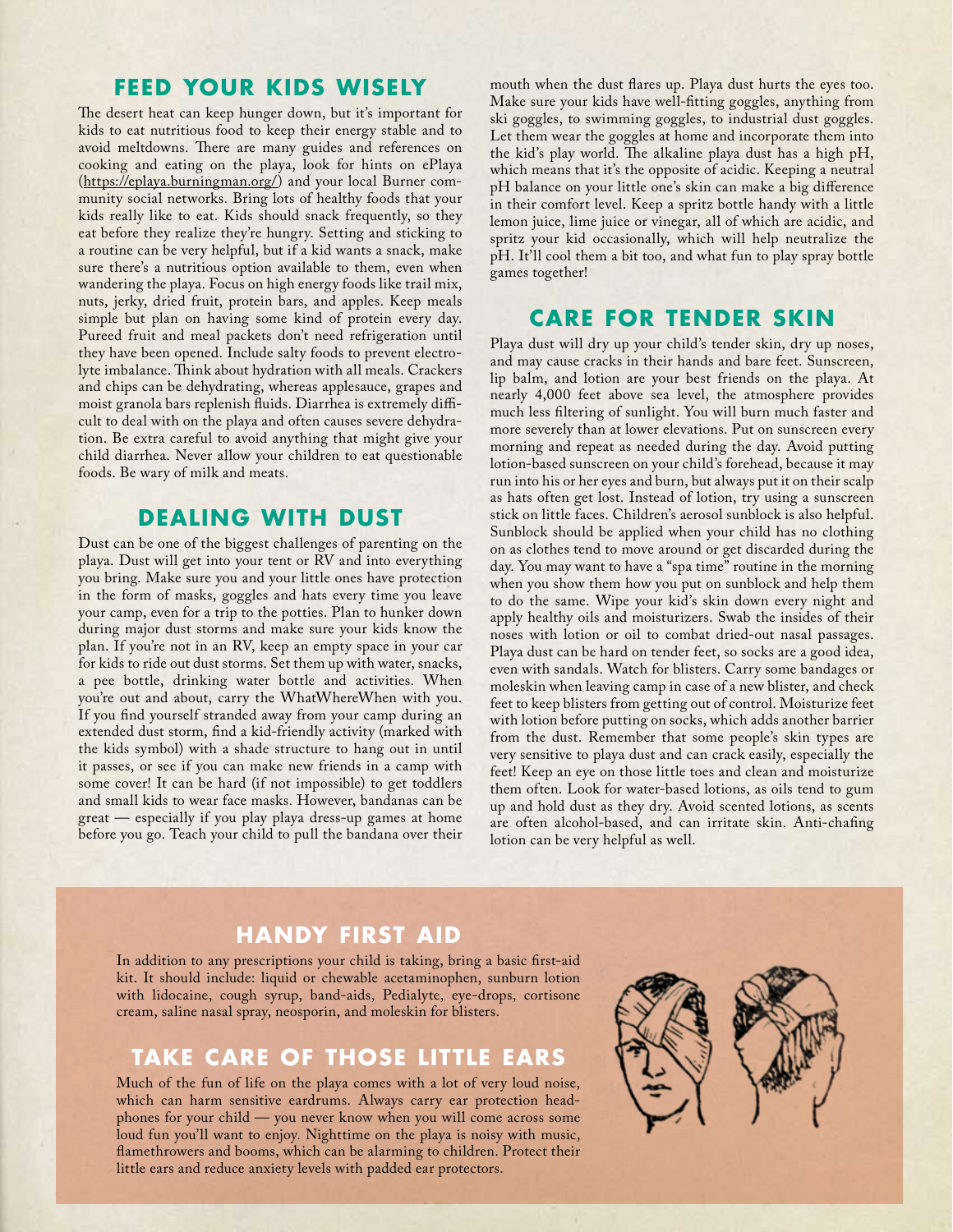### **Camping with Kids IN BLACK ROCK CITY**

#### **Where Should We Camp?**

Families with children are welcome to camp anywhere in Black Rock City. However, giving some thought to where you will camp will make a big difference in your Burning Man experience.



Consider, for example, the nighttime noise levels and how they might affect your child's ability to get a good night's sleep. Although there are no officially designated "loud" and "quiet" neighborhoods, the front edge of the city (along the Esplanade, and on "A" street) tends to be the loudest. Large-scale sound installations are located along the ends of the city (in the vicinity of 2:00 and 10:00). Consider also where you might want to hang out and what you may want to see. You may want to locate your camp away from adult-themed camps (for more info contact Playa Info). Find a site that will make travel convenient. Going to Burning Man with a group that can share resources (kitchen gear, etc.) is almost always a good idea, and it's especially true for parents. Having other adults that you trust to provide support is really useful should you have a tough day, suddenly feel overwhelmed, or get sick or injured. But don't assume your campmates will be happy to take care of your children for you — they may be struggling just to take care of themselves. Sharing this responsibility successfully requires open and direct communication prior to arriving on playa – set expectations together and make sure everyone is on the same page. "Kidsville" is a theme camp village within Black Rock City that is committed to providing a community for all families and their friends. Members of Kidsville come from around the world and from all walks of life. The Village takes up the blocks between 5:15 and 5:30, E and G streets. Registration is required to camp in Kidsville. For more info please visit: http://kidsville.org/ . Even if you are not registered to camp with Kidsville, camping anywhere between 5 and 5:30 may be a good choice because you will be close to Rangers, medical services, Earth Guardians, potties, information resources and Kidsville, and far away from adult-themed activities.

#### **Set Up a Kid Friendly Camp**

A large shaded area will go a long way to making your days in the desert enjoyable. Kids are mobile, so the larger the area, the more likely they'll stay in the shade. If you have toddlers, enclose your shaded area with inexpensive garden fencing, or orange construction fencing like the trash fence. Bring little chairs and tables. Install a garden mister in their play area. Bring daytime activities that encourage your kids to stay in camp during the heat of the day. When the sun drops over the horizon, temperatures can quickly plummet 50 degrees. Overnight lows in the 40s can seem exceptionally cold after extensive daytime sun. Bring warm clothing and a good sleeping bag. If your family is new to camping, have your kids practice sleeping in sleeping bags at home in the weeks leading up to the event. Whether it's a stuffed animal, special blanket or sippy cup, be sure to pack a familiar object from home to make your kid more comfortable, and help them settle in and rest when they're tired.

#### **Black Rock explorers**

Black Rock Explorers is a program for Burning Man kids, based on the Ten Principles of Burning Man. Their goal is to teach kids what it takes to survive and thrive at Burning Man, how to embrace their creativity, and how to get involved in their Black Rock City community. By engaging with them through the Explorers, young Burners are more



likely to volunteer as they get older, take ownership of their community and become model Burners. Theme Camps, Black Rock City services and the Black Rock community host educational events and offer volunteer opportunities for Explorers. This access also helps highlight the benefits of having kids at the event and recognizes that they are, in fact, the future of Burning Man. Kids enjoy an inside look at what it takes to build and run Black Rock City, and earn badges, pins, and schwag while doing it! To get involved with the Burning Scouts, check out their Facebook page: https://www.facebook. com/groups/blackrockscouts/. On playa, you can find the Black Rock Explorers at Kidsville (at 5:30 & E).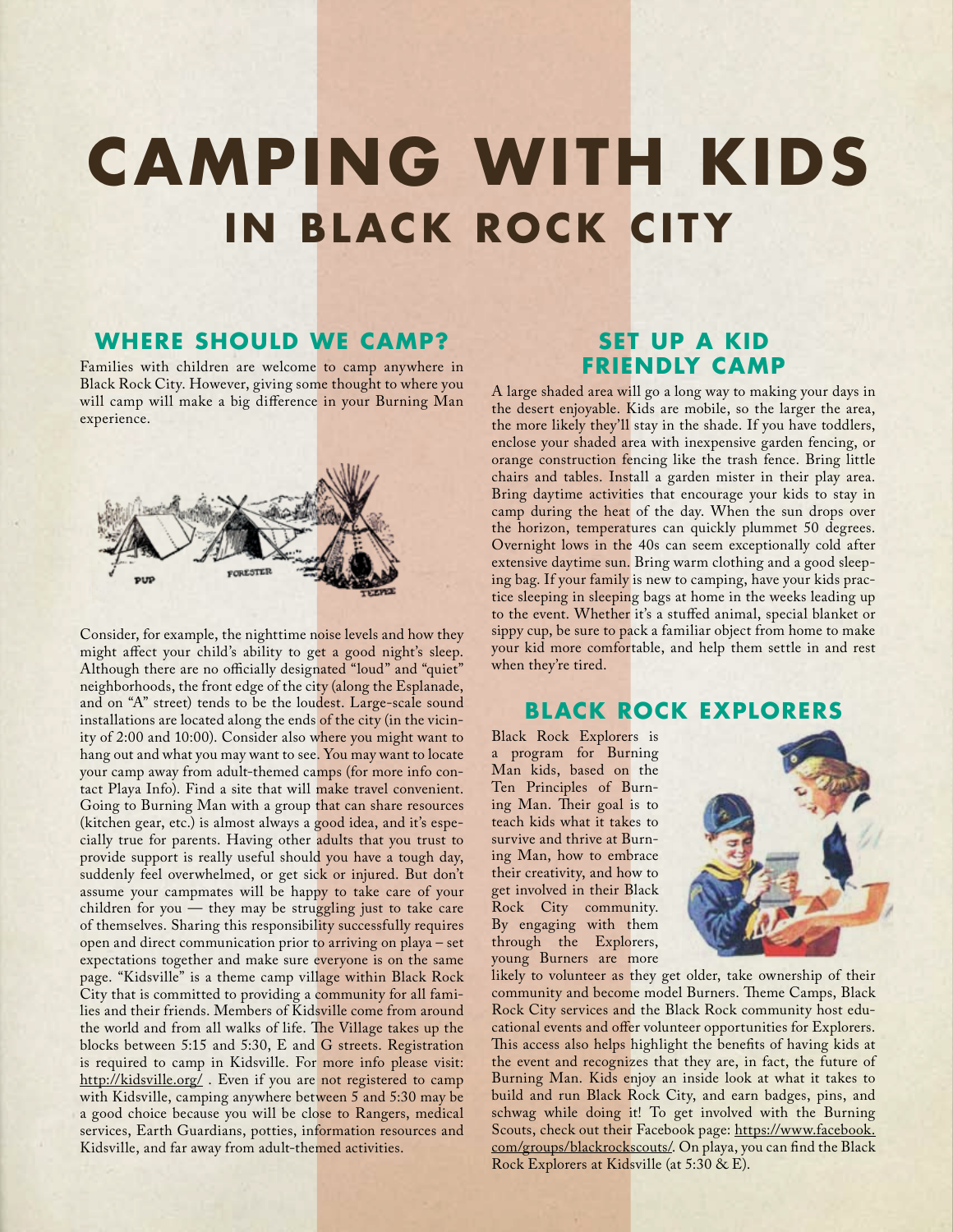### **Happy Burning Kids**

Taking your children to Burning Man will validate their imagination, inspire their creativity and give them confidence. However, your kids are going to also get cranky, tired, overwhelmed and everything in between. Regardless of your kid's experience, one of the best pieces of advice is to just relax, enjoy the moment and do your best to make the experience a positive one for your child. Let your child take the lead in exploring. There's so much to see and do in Black Rock City, why not let them be the leaders? Seeing the world of Burning Man through their eyes will be empowering for them and enlightening for you.

#### **Prepare Them for the Experience**

Until you have been to Burning Man yourself, it is difficult to envision the depth and breadth of the community and the experience. If you haven't done so already, talk to your children about Burning Man culture, compassion, responsibility, respect, self-reliance, courtesy and generosity. Talk to them ahead of time about the kinds of things they may see and hear at Burning Man, such as fire, nudity, explosions, Mutant Vehicles and so on. Check out Burning Man's YouTube Channel for videos to watch with your child before leaving home: http:// www.youtube.com/burningman. They still won't really know what to expect, but having some context will be helpful. Talk to them about the Survival Guide, about the Leave-No-Trace philosophy, and about what Burning Man means to you and to other people. Let them know which other family friends will be there. Like everyone in Black Rock City, they will develop their own interpretation of the experience while they are there.

One thing kids love and are very good at is gifting. Engage your kids in planning your playa gifts, whether they are crafting goodies to give away or learning how gifting can be as simple as helping someone out, they will thrive on the experience and will love being able to make another person smile.



#### **Having Fun**

Having fun and enjoying Burning Man is why you're bringing your kids to Black Rock City, right? Here are a few suggestions on how to have fun with your kids. Want to see everything at Burning Man? Everyone does, but it's impossible, no matter how old you are. Most kids don't have the stamina to keep up with adults in this challenging environment. Break the day into chunks, with lots of time built in for for resting, snacking, talking over what you've seen and want to do next, and rejuvenating. The best times for exploring the playa are early morning, late afternoon, evening and dusk. Avoid the midday heat by taking a nap! If you're so inclined, check out the WhatWhereWhen guide you will receive from the Greeters and pick a few kid-friendly activities to do throughout the day. Everyone is only able to see a small portion of what Burning Man has to offer, so relax and enjoy — at your child's pace. At big events like the Man and Temple burns, you may want to stay toward the back of the crowd so you can exit easily if it becomes overwhelming for your children. Take along folding stools they can stand on to see above the crowd. Don't feel bad about pulling back when the chaos starts. Kidsville also has its own early burn which lets the little ones have their own fire if you opt to skip the main event. Be sure you have things for the kids to do while you're hanging out in camp. Bring art projects (FYI crayons melt, so stick to colored pencils or markers), body paints, costumes, water guns, and games. Have the kids help with theme camp art and schwag distribution. What's sweeter than a gift from a small child? Have them help set up camp, prepare food, or whatever else they like to do. This gives them a sense of ownership and responsibility, and a heightened awareness of MOOP (Matter Out Of Place), as well as of the needs of others. Parents need to have fun, too! Work up plans for how to get out and do grown-up things while someone else watches the kids. If you camp with friends or other families, try trading off nighttime watches. Above all, be patient. If you find yourself getting crabby and snapping at the kids, settle down and take a break.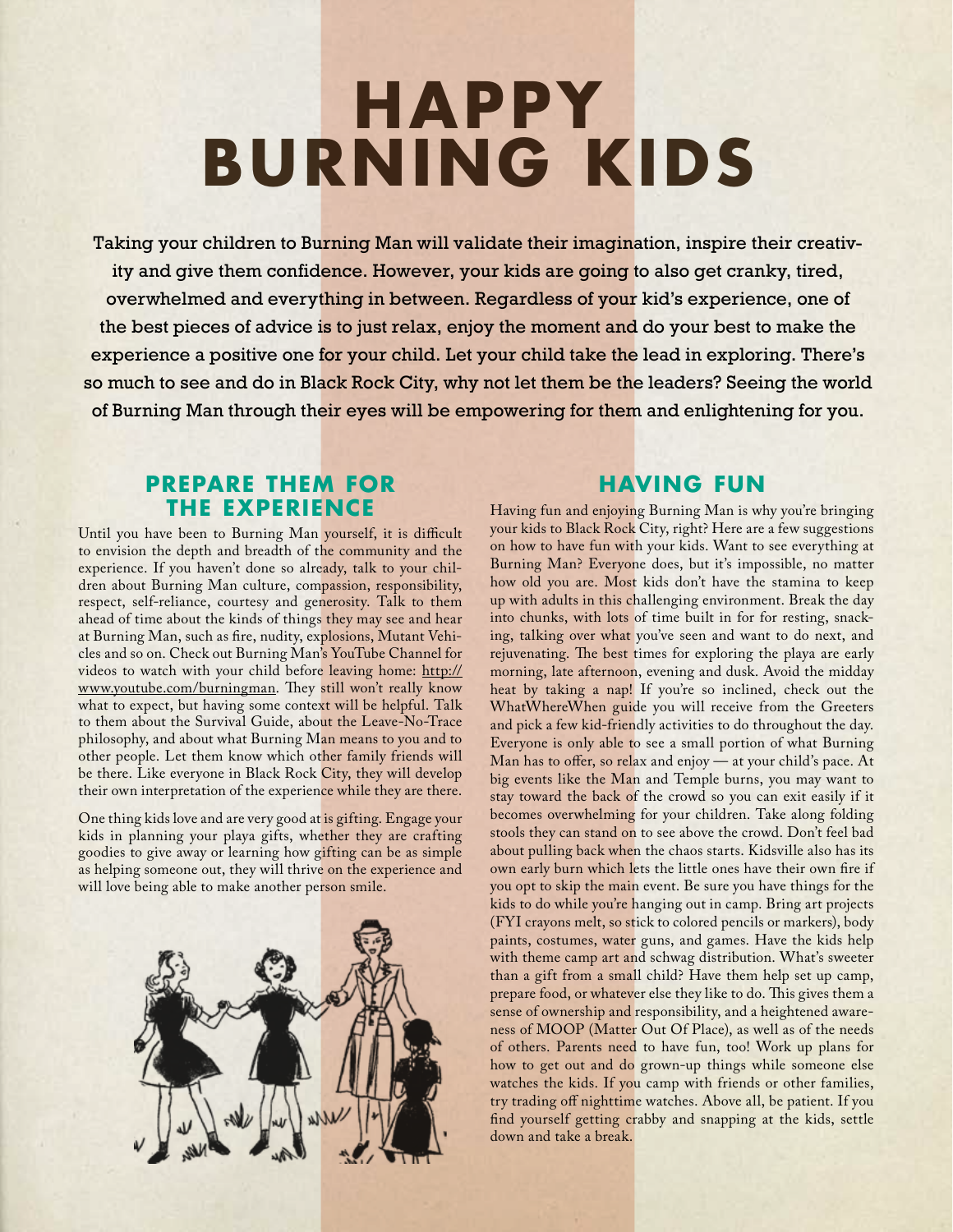#### **the Playa with a Kid**

Black Rock City is a bicycle town. Bikes are good for older kids and adults, and wagons or bike trailers are great for younger ones. Child seats on bicycles are wonderful if they are rigged with a parasol or umbrella for sun protection. Nothing beats a mobile shade structure for exploring the playa! But do be careful! Plastic gets very hot out in the sun. Be sure to pad any plastic child seats with cloth, and check the temperature before loading your kid up. When setting out, bring drinks, snacks, fun stuff, along with the kids, to help keep them going when they're running out of steam. Many people hop onto Mutant Vehicles to get around, but beware: you'll likely not be dropped off where you were picked up. Ask if kids are allowed on a Mutant Vehicle before you board, and always be a good example of safety around moving vehicles, mutant or otherwise!

The Center Camp Café is also a great place to relax with your kids. There is art everywhere, lots of shade, a 24-hour performance stage, and lemonade! Have your child bring their own cup, just like the big folks do, and enjoy meeting the other citizens of Black Rock City, large and small.

#### **Kids and Burning Man Culture**

Parents have an amazing opportunity to experience Burning Man from their child's perspective. Burning Man is an excellent place to reinforce open-mindedness and tolerance. You may be surprised at how kids interpret things they see and how quickly they become blasé about things you worry about most. Be prepared to answer challenging questions, but look at it as an opportunity to discuss issues on your own terms. Steer them away from whatever you feel uncomfortable with, but be matterof-fact about the things they are curious about. Even though Burning Man welcomes children, don't expect the all activities to be child appropriate. Parents are responsible for their children — it's not okay to let them run wild through camps, or climb unsupervised on structures, art work, or board Mutant Vehicles without permission of the owner. Teach your kids the same respect for the community that is expected from everyone.

#### **Costumes and Nighttime Lighting**

Loose, breathable clothes provide comfort and protection from the sun, and can be layered with warmer things as the sun goes down. Some kids are comfortable going naked but need to be protected from sunburn and the alkaline dust. Keep an eye on those little feet! Bring costumes like capes, animal ears, tails, wings, furry vests and sparkly clothes. Have your children wear sun-resistant clothing. There are great onepiece sun suits available in fun patterns that can double as costume and sun protection. Some children might like carrying an umbrella for shade and as part of their costume. For night time, one-piece fleece animal suits and footed pajamas make a great outer layer. Don't forget warm fuzzy hats for chilly nights. Write your camp name on their favorite things, in case they get lost. (And if something is lost, check at Playa

Info's lost and found station in Center Camp) Kids in costumes are incredibly cute and people will want to photograph your child and give them schwag such as bracelets, necklaces, stickers, etc. Official media photographers wear laminates, and if you are uncomfortable with anyone taking a picture of your child, say so. In fact, your child should have a say in whether they are comfortable being photographed, when they're old enough to express an opinion.

When moving around at night, make sure everyone has lights for themselves

and their vehicles, preferably ones that help you keep track of each other. Flashlights are OK, but they're a bit harsh on the playa at night, and break easily if dropped. LED bracelets are much better, particularly multicolored necklaces and bracelets. The necklaces can be a lot of fun for playing night games, and are great on bikes and wagons to help keep other people from running into you. Remember, not everyone is keeping an eye out for three-foot-high people while walking around in the dark.

### **Playa Te ens and Tweens**

Even though they sometimes look like and act like grown-ups, teens and tweens are still children who require a parent's supervision. Don't be shy about setting reasonable rules and boundaries for your teens. Their safety and well-being is ultimately the parent or guardian's responsibility.

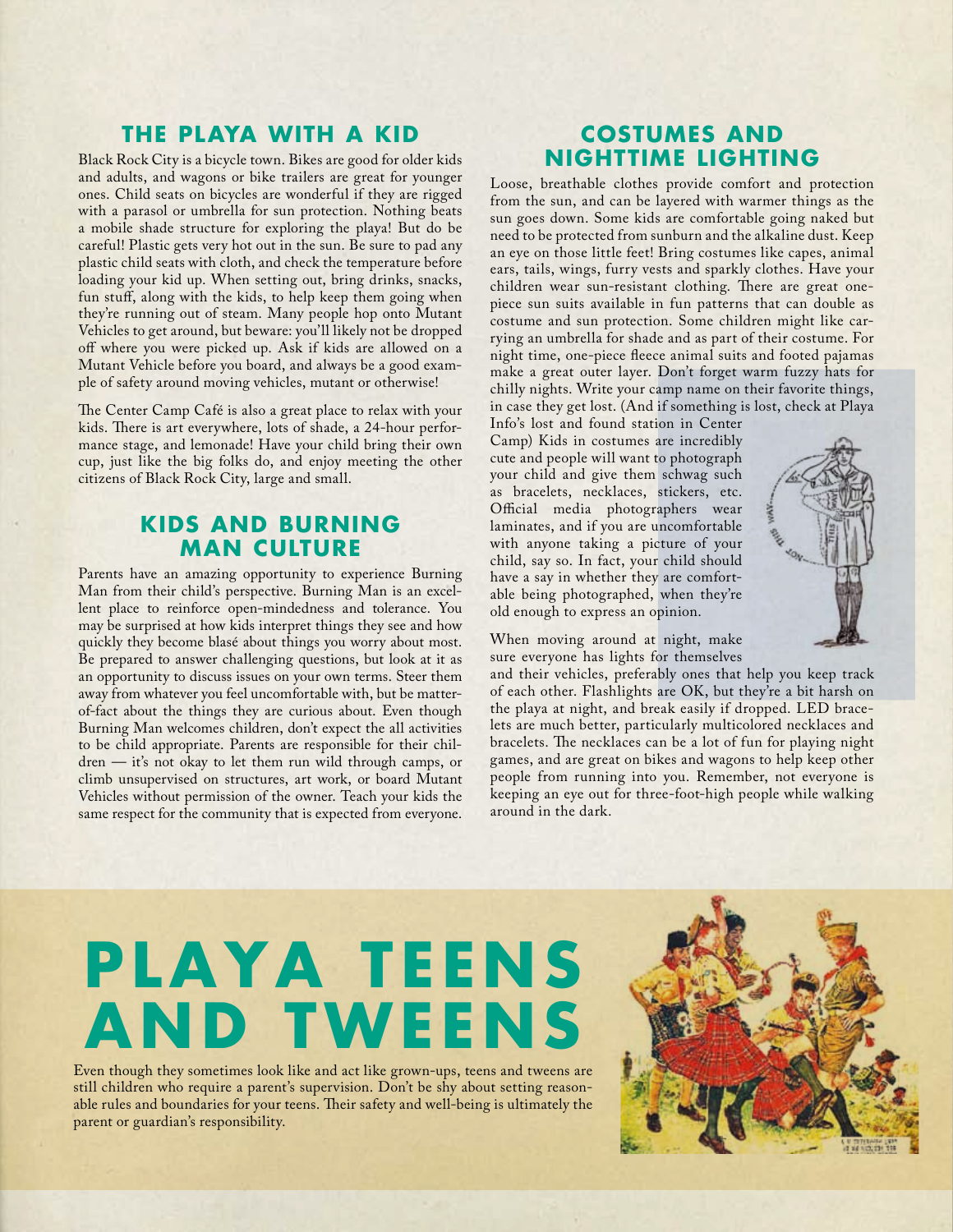## **Baby Burners**

While many people have brought babies with them to Burning Man, parents should think long and hard before they decide to expose their babies to the dry desert air, dust, temperature extremes, and loud noises at Burning Man. If you're an experienced Burner, feel that you're up to the task, have access to an RV or other cool, calm environment, and have plenty of support, here are some suggestions for making the experience a positive one.

#### **Keep Your Baby Fully Hydrated.**

The importance of hydration cannot be stressed enough. If you are breast-feeding, make sure you drink at least 8 oz. of pure water before and after you nurse. If your baby is drinking formula, dilute it more than usual. Train your babies at home to drink water from a bottle. Watch carefully for signs of dehydration. These may include: decreased frequency of urination and fewer wet diapers, fewer tears when the baby cries, and a dry mouth or tongue. Your baby should wet a minimum of six diapers a day. If your baby seems lethargic, stops having bowel movements, or begins to have small, hard or dry bowel movements, seek medical help. Products like Pedialyte can be used if your baby starts to get dehydrated, but try to avoid needing it. For planning purposes, bring enough Pedialyte to cover a full day's worth of fluids, i.e. if they are drinking about four 8-oz. bottles of formula a day, then bring about 32 oz. per day of Pedialyte.

#### **Avoid Exposure**

Cover your baby's skin and head. Babies need bonnets with brims, and light-colored long-sleeved outfits. Do not put your baby in an exposed backpack and spend time in the sun. Make sure your baby is shaded. If you have a baby that is crawling, make sure they have adequate leg coverings. Tender skin will be chaffed by the dust in your trailer or space; avoid putting babies directly on the surface of the playa.

#### **Watch for Lethargy**

Lethargy means that your baby is in trouble! Signs of lethargy include inability to communicate in the usual way (for example, moaning instead of crying), and limpness or lack of normal movement. If your baby becomes lethargic, immediately take him or her to a cool (preferably air conditioned) place to cool down. Douse the baby with mist or water, but not chilled water! If even slightly concerned, Burning Man has doctors, nurses, medics, medicine and air conditioning; please take advantage of these resources! Medical stations are located at the 3 & C and 9 & C plazas. We also have smaller satellite stations at the 4:30 & H and 7:30 & H plazas, and another out near the Temple. ESD and the Rampart Urgent Care Clinic are now co-located at the existing 5:15 and Esplanade site. Look for the large red crosses on all six of these medical aid stations.